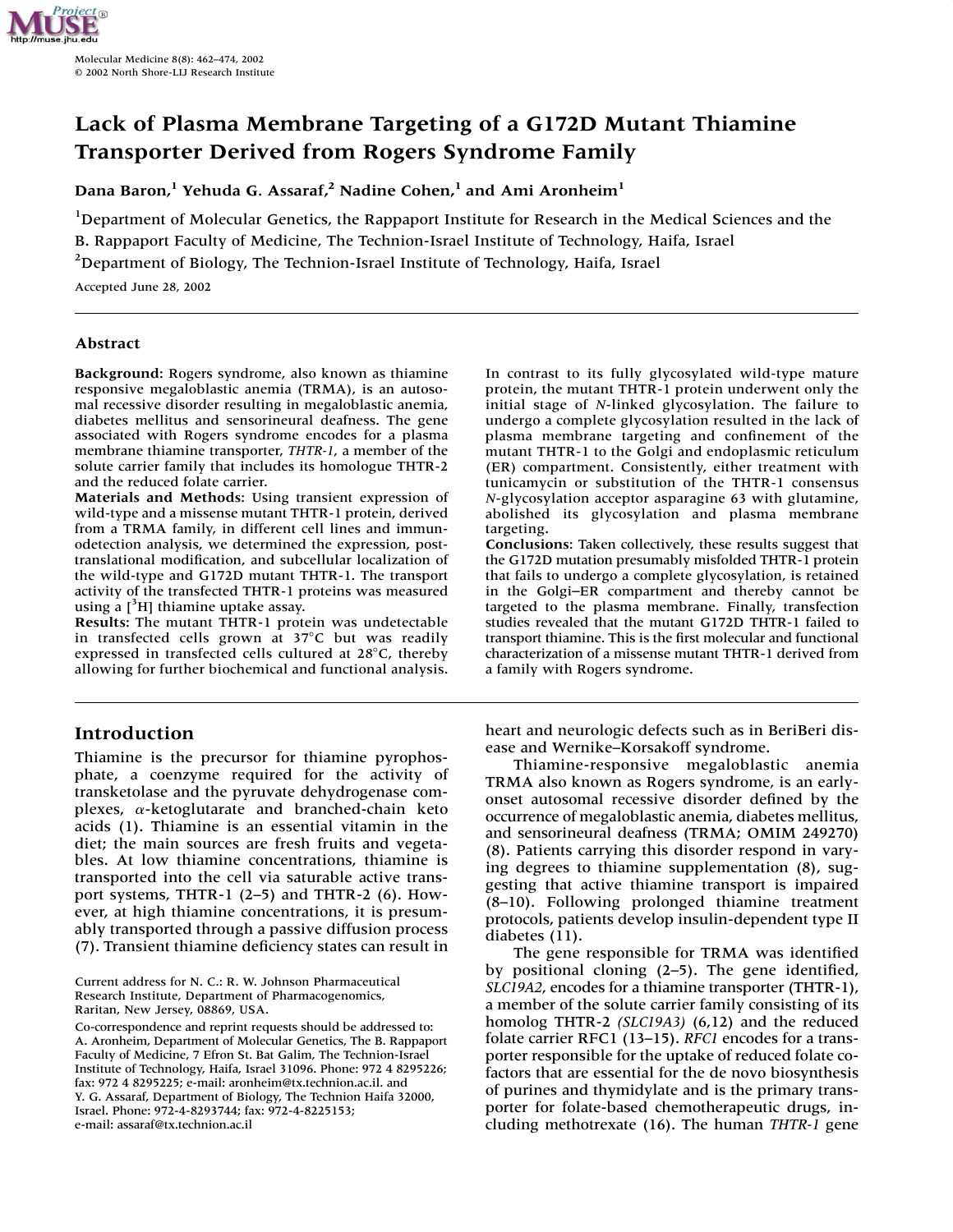encodes for a 497-amino acid protein containing 10–12 putative transmembrane domains (2–4). THTR-1 is responsible for thiamine transport in a Na<sup>+</sup>independent manner. THTR-1–mediated thiamine transport is stimulated by a  $H^+$  efflux gradient (5).

Recently it was found that the p53 transcription factor regulates thiamine homeostasis via *THTR-1* transcription (17). In patients with Rogers syndrome, the THTR-1 gene was found to be mutated in 17 families (2,18). In this respect Rindi et al. (10), measured thiamine transport from healthy controls and patients with Rogers syndrome and observed that, unlike with healthy erythrocytes, red blood cells derived from Rogers syndrome patients failed to exhibit thiamine transport. Consistently, Stagg et al. (19) demonstrated that fibroblasts isolated from Rogers syndrome patients take up only  $\sim$  5–10% of thiamine as compared with fibroblasts derived from healthy individuals. This uptake occurred via an apparently low-affinity, unsaturable thiamine route. These results were compatible with an entry of thiamine via passive diffusion and may explain the fact that megadoses of thiamine are necessary to achieve minimally sufficient thiamine levels in Rogers syndrome patients. Thus, high doses of thiamine serve in the treatment of Rogers syndrome patients.

The molecular basis underlying Rogers syndrome frequently results from the lack of thiamine transporter expression due to premature translation termination mutations (18). However, three missense mutations were also identified, resulting in single amino acid substitutions. Here we describe the molecular consequences of a single amino acid substitution identified in an Italian Rogers syndrome family harboring a glycine to aspartate substitution at position 172 of THTR-1. Although the cDNA is properly transcribed and translated in vitro, no protein could be detected in NIH3T3 cells transfected with the mutant G172D THTR-1 cultured at 37 $\degree$ C. Shifting transfected cells to 28 $\degree$ C resulted in a substantial expression of the mutant G172D THTR-1 protein, thereby allowing for biochemical and functional characterization. The present study establishes the role of *N*-glycosylation in THTR-1 plasma membrane localization and function and identifies asparagine 63 as the major *N-*glycosylation site responsible for THTR-1 membrane localization. This study constitutes the first molecular characterization of a missense mutant THTR-1 protein derived from a TRMA family.

# **Materials and Methods**

#### *Cell Cultures*

NIH3T3 and Swiss 3T3 cells were cultured under monolayer conditions in a humidified atmosphere of 5%  $CO<sub>2</sub>$  at 37°C (unless otherwise indicated). Cells were grown in DMEM-based media containing 10% FCS, 2 mM L-glutamine, 100 units/ml penicillin, and 100 µg/ml streptomycin.

#### *Cell Transfection*

NIH3T3 cell transfections were carried out in 60 mm plates using LipofectAMINE reagent (Invitrogen Inc., Carlsbad, CA, USA), and XtremeGENE reagent (Roche Inc., Mannheim, Germany) was used for Swiss 3T3 cells. Typically, for NIH3T3 cell transfections, 6  $\mu$ g of plasmid DNA were used with  $9 \mu l$  of the Lipofect AMINE reagent whereas for Swiss 3T3 cells,  $2 \mu g$  of plasmid DNA were used with 10  $\mu$ l of XtremeGENE reagent according to the manufacturer instructions.

## *Retrovirus Production and Infection*

Retroviruses expressing the different proteins were generated by transfection of retroviral vectors and an expression vector of VSVG into viral packaging cells 293gp expressing the gag and pol genes (20). The medium of transfected 293gp cells containing retroviruses was used to infect Swiss 3T3 cells with either wild-type THTR-1 or mutant G172D THTR-1 expressing retroviruses. Forty-eight hr after infection, puromycin (3  $\mu$ g/ml) was added and resistant cells were pooled 1 week later.

#### *Cell Extract*

Whole cell extracts were isolated as previously described (21).

#### *Isolation of THTR-1 cDNA*

A reverse transcription polymerase chain reaction (RT-PCR) was used to isolate the cDNA from human RNA. RNA was isolated from human fibroblasts using a total mRNA isolation kit (Boehringer Manheim Ltd., Ingelheim, Germany). Sequence analysis verified that the human THTR-1 cDNA was free of PCR mutations.

#### *Mammalian Expression Plasmids*

pCan is a pCDNA-based (Invitrogen Inc., Carlsbad, CA, USA) mammalian expression vector expressing proteins downstream of a Myc-epitope tag. Protein expression is under the control of cytomegalovirus (CMV) immediate early promoter. An oligoncleotidebased PCR approach was used to amplify the human THTR-1 cDNA that was fused, in frame, with the Myc-epitope tag using 5'-EcoRI and 3'-XhoI restriction sites. The Myc tag and polylinker region are composed of the following 18 amino acids: MVQK-LISEEDLRIHRCR.

The pCL-Babe expression vector (20) expressing the THTR-1 wild-type and the G172D mutant was constructed by insertion of the Myc-THTR-1 cDNA fragment. The fragment was excised from pCan expression vector by HinDIII fill-in followed by XhoI restriction and inserted into BamHI fill-in Sal I linearized vector. The pCL-Babe expression vector facilitates the rapid establishment of stably expressing THTR-1 cell lines using retrovirus infection.

Green lantern expression plasmid was used (Invitrogen Inc., Carlsbad, CA, USA). The plasmid encodes for the green fluorescent protein under the control of the CMV promoter.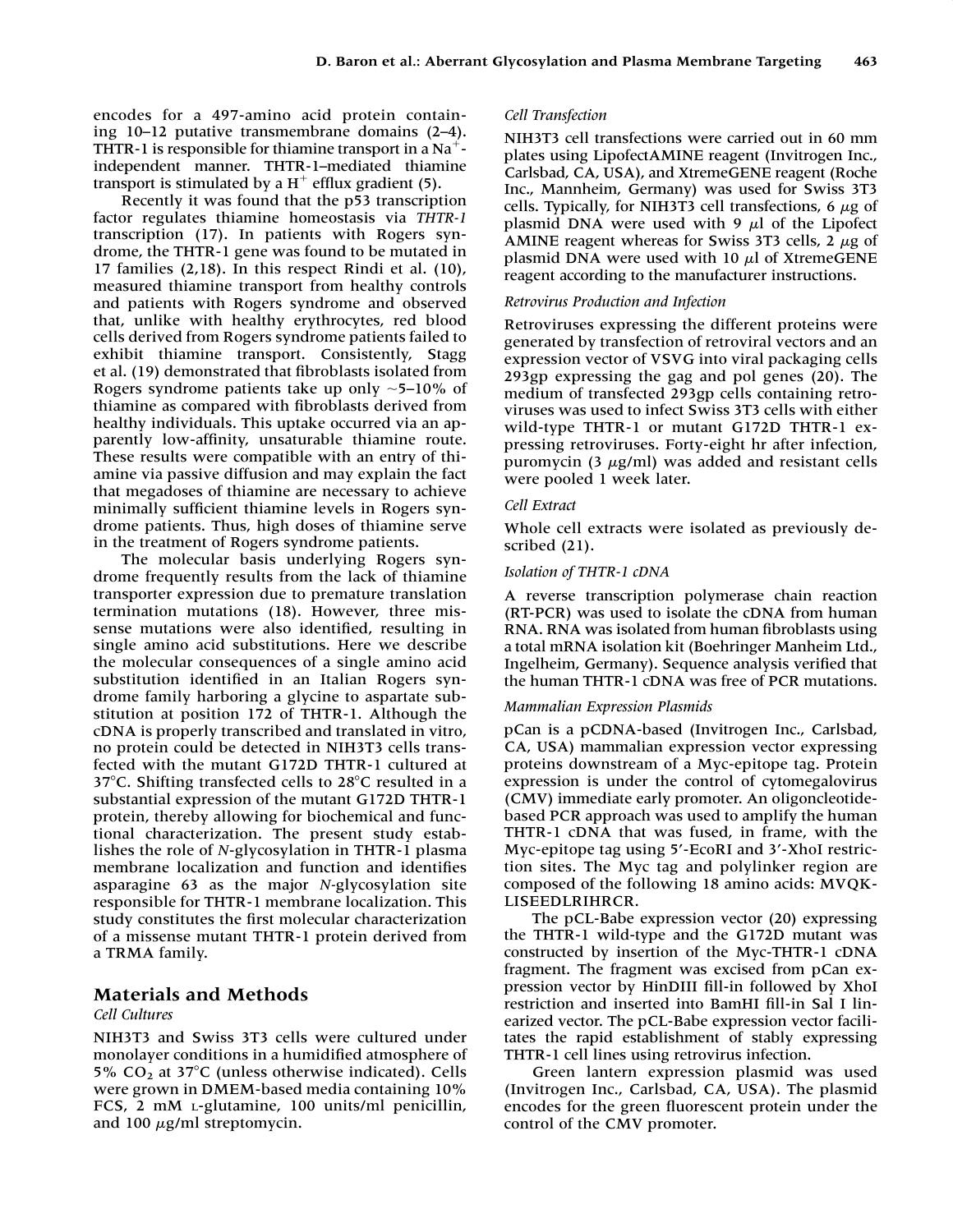A pcDNA3-based expression plasmid (Invitrogen Inc.) encoding for the human RFC fused to hemagglutinin (HA) peptide epitope as described (22).

## *Site-directed Mutagenesis*

The corresponding oligonucleotides were designed to yield an aspartate 172 for glycine substitution and to generate an AatII restriction site. This resulted in the conversion of serine 173 to a valine residue. Sitedrected mutagenesis was performed using the QuikChange XL site directed mutagenesis kit according to the manufacturer instructions (Stratagene Inc., La Jolla, CA, USA) with the appropriate primers.

## Upstream oligo: GGGCTTTACAGTCGACGTCGTC-CTAGGGCAAATCC Downstream oligo: GGATTTGCCCTAGGACGACGT-CCACTGTAAAGCCC.

To obtain an array of amino acid substitutions at glycine 172, the following degenerate oligonucleotides were designed to generate multiple changes at position 172. This resulted in the loss of the artificially inserted AatII restriction site, thereby leading to the resubstitution of the inserted valine residue at position 173 for a native serine residue.

## Upstream oligo: GGGCTTTACAGTGRHNTCTGTC-CTAGGGCAAATCC Downstream oligo: GGATTTGCCCTAGGACAGAND-YCACTGTAAAGCCC.

All analyses with THTR-1 mutants were performed with a single amino acid substitution at position 172. Asparagine 63 mutation was performed by a PCR approach using specific primers that resulted in the introduction of a MfeI restriction site. Inserted mutations were confirmed by DNA sequencing.

# Upstream oligo: CGCGCGCAATTGACCGAGAGGG-AGGTCTTCAA

Downstream oligo: CTTCTCGCAATTGCTTGTCCG-GCCCCAGCAG

# *In Vitro Translation*

Coupled in vitro transcription and translation were performed using the T7 TNT quick transcription translation kit according to the manufacturer instructions (Promega Inc., Madison, WI, USA).

# *Tunicamycin Treatment*

Tunicamycin (Sigma Cat# T7765) was dissolved in dimethyl sulfoxide to yield a stock solution of 10 mg/ml. This *N-*glycosylation inhibitor was applied to monolayer cells at 10  $\mu$ g/ml for 24 hr prior to cell harvesting or immunofluorescent staining.

# *Peptide N-Glycosidase F (PNGase F) Treatment*

Cell extracts (50  $\mu$ g) were incubated with denaturing buffer containing sodium phosphate pH 7.5, 0.5% SDS, and 1%  $\beta$ -mercaptoethanol in the presence or absence of 2000 units of PNGase F (NEB Inc., Beverly, MA, USA) for 45 min at  $37^{\circ}$ C.

## *SDS-PAGE and Western Blotting*

Protein cell lysates (50 μg) or 5 μl of a programmed rabbit reticulocyte lysate were resolved on a 10% SDS-PAGE followed by immobilization onto Hybond nitrocellulose membrane (Amersham Inc., Piscataway, NJ, USA). Western blots were then blocked with a buffer containing 10% low-fat milk in PBS for 1 hr and incubated with anti-Myc 9E11 monoclonal antibody (Babco Ltd., Piscataway, NJ, USA, Cat# MMS-150R) followed by a secondary goat anti-mouse antibody conjugated to horse radish peroxidase (HRP). Detection was performed with a chemiluminescent substrate (SuperSignal, Pierce Inc., Iselin, NJ, USA) and membranes were exposed to x-ray film and autoradiography.

## *Immunofluorescence*

Swiss 3T3 cells were grown on 22-mm coverslips and transfected as described. Forty-eight hours after transfection, cells were fixed for 10 min in 3.7% formaldehyde in PBS. Following two washes with PBS, cells were incubated for 5 min in PBS containing 0.1% Triton X-100. Thereafter, coverslips were incubated for 30 min with blocking buffer containing 3% FCS and 3% BSA in PBS, followed by three washes with PBS. Subsequently, primary anti-Myc 9E11 monoclonal antibody was applied for 1 hr in PBS containing 1% FCS. Cells were washed with PBS and CY3-conjugated goat anti-mouse antibody (Jackson 115-165-100) was applied at a dilution of 1:250 in PBS buffer containing 2% BSA, 2% normal goat serum (Jackson 005-000- 121), and 0.1% Tween-20, followed by three washes in PBS and applied onto glass slides with fluoromount-G. Confocal laser scanning microscopy was carried out using a Bio-Rad microscope (Hercules, CA, USA). Each coverslip contained at least  $5 \times 10^4$  cells and efficiency of transfection varied between 10 and 20%. About 90% of transfected cells exhibited red and green staining and all of these cells displayed the staining presented. We have analyzed at least 100 transfected cells from each transfection slide. The staining analysis was repeated in five independent transfection experiments showing identical staining patterns.

# *Assay of Thiamine Uptake*

Swiss 3T3 cells stably transfected with wild-type THTR-1, mutant G172D THTR-1, and vector control were trypsinized 2 hr prior to thiamine transport measurements. Cells were incubated in a 15-ml tube (Greiner Ltd., Frickenhausen, Germany) at a density of  $3 \times 10^5$  cells/ml in a serum-free DMEM medium lacking thiamine. Swiss 3T3 cells were sedimented by centrifugation and resuspended in 50  $\mu$ l of transport buffer containing  $0.\overline{6}$   $\mu$ M of  $[^{3}H]$ -thiamine (30 ci/mmol; Amersham) for 20 min at  $37^{\circ}$ C as previously described (5). Cells were then washed twice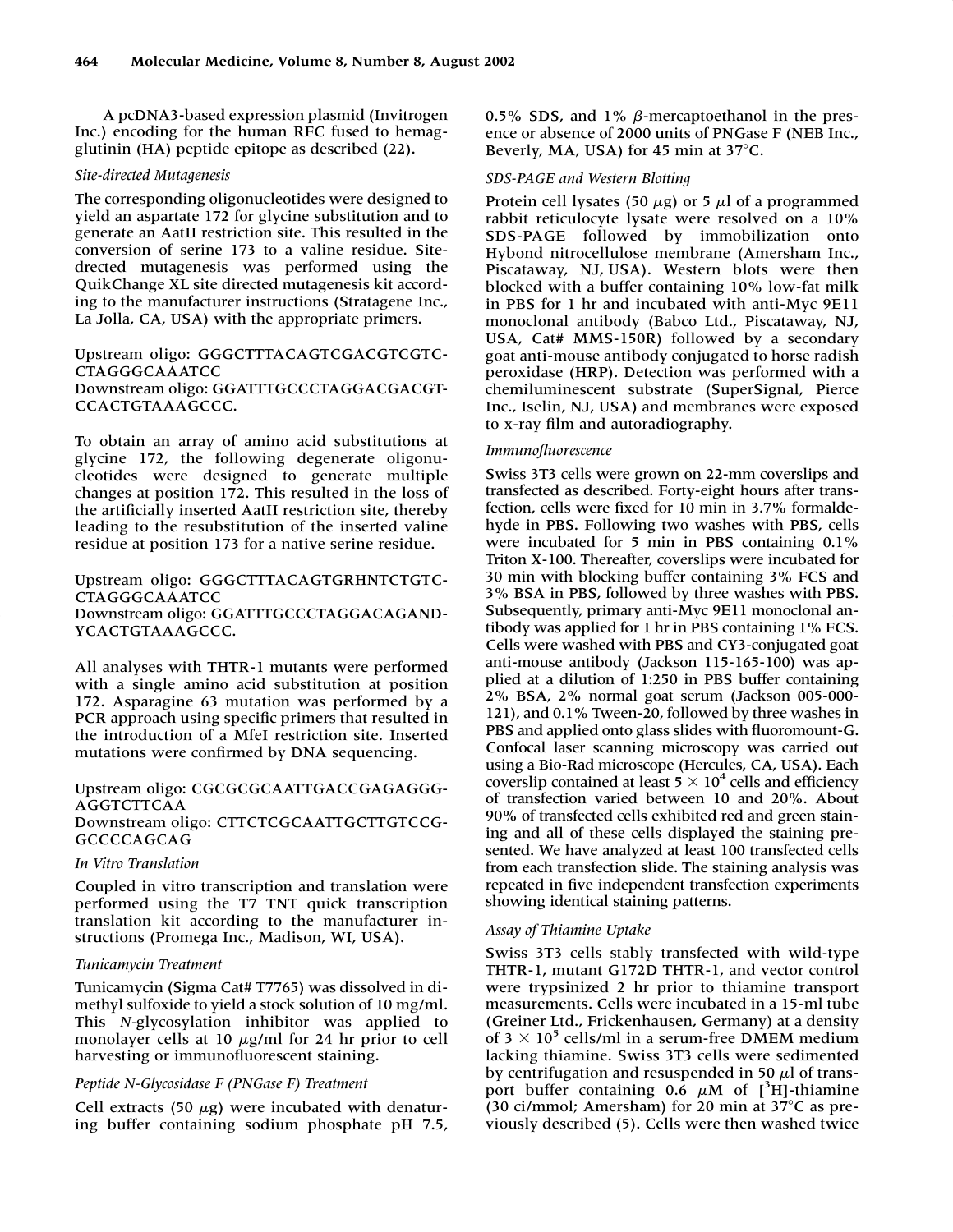with 10 ml ice-cold PBS. Cells were then lysed with 0.1 ml of 0.2 M NaOH at  $65^{\circ}$ C for 30 min (23). The lysate was used to determine intracellular radioactivity in a liquid scintillation spectrometer.

### *Accession Numbers*

The amino acid sequence of the corresponding GeneBank accession numbers were analyzed by scan prosite alignment: Mouse RFC1-AAC53287; Hamster RFC1-P42557; Human RFC1-U19720; Rat RFC1-NM\_017299; Human THTR-2-NP\_079519; Mouse THTR-2-AAG53880; Human THTR-1- AF135488; Mouse THTR-1-AF216204.

## **Results**

## *Expression of Wild-Type and Mutant G172D Human THTR-1 in Murine NIH3T3 Cells*

We used a transient transfection assay in NIH3T3 cells to express human THTR-1 cDNA harboring an N-terminus Myc tag. The expression of THTR-1 was detected by Western blot analysis using anti-Myc 9E11 monoclonal antibodies. A strong signal was detected in extracts derived from cells transfected with the wild-type THTR-1 cDNA. The band obtained corresponded to a broadly migrating protein with an average molecular mass of  $~68$  kDa (Fig. 1A) lane 2). The calculated core molecular mass of the THTR-1 is 55.4 kDa, whereas the observed core molecular mass of the in vitro translated THTR-1 was 52kDa (Fig. 1B lane 2). The increased electrophoretic mobility of some hydrophobic transmembrane proteins is well established. We hypothesized that the slower and broadly migrating protein species (Fig. 1A lane 2) may correspond to varying degrees of *N*-linked glycosylation that is typical to the vast majority of integral plasma membrane proteins (24).

To characterize the functional consequences of the missense mutation occurring in an Italian TRMA family (2), we used site-directed mutagenesis to convert the glycine 172 residue to aspartate (G172D). Transfection of the mutant G172D THTR-1 cDNA into NIH 3T3 followed by total cellular protein extraction, SDS gel electrophoresis, and Western blotting indicated that the mutant G172D THTR-1 protein was undetectable (Fig. 1A lane 3). To verify that the G172D THTR-1 expression plasmid can be properly transcribed and translated, we used an in vitro translation system (rabbit reticulocyte lysate) in the presence of [<sup>35</sup>S]-methionine. In vitro translated, radiolabeled protein(s) were then resolved on SDS-PAGE (Fig. 1B). Both the mutant G172D and the wild-type THTR-1 proteins were efficiently transcribed and translated resulting in a sharp protein band of 52 kDa (Fig. 1B).

### *G172D THTR-1 Mutation Results in a Temperature-Sensitive Protein*

Previous studies with human CFTR have shown that protein expression was absent at  $37^{\circ}$ C, but present at substantial levels at a temperature lower than



**Fig. 1. THTR-1 expression in NIH3T3 cells transfected with the wild-type or the mutant G172D THTR-1 expression plasmids. (A)** NIH 3T3 cells were transiently transfected with either a wild-type Myc-THTR-1 expression plasmid (THTR) or a mutant Myc-THTR-1 expression plasmid in which glycine 172 was substituted by an aspartic acid (THTR G172D). Cells transfected with an empty pCan expression vector (Vec.) were used as controls. Total cell lysates were prepared and proteins were resolved on a 10% SDS-PAGE followed by Western blotting using an anti-Myc 9E11 monoclonal antibody and anti-mouse IgG conjugated to HRP (Santa Cruz Inc., Santa Cruz, CA, USA) followed by chemiluminescence detection. Molecular weight (Mr) markers (ProSieve, BioWhittaker Molecular Applications Inc., Santa Cruz, CA, USA) are shown in kDa. **(B)** The indicated expression plasmids were used in a coupled in vitro transcription–translation kit using the T7 RNA polymerase in the presence of  $[^{35}S]$ -methionine. Proteins were then resolved on 10% SDS-PAGE followed by autoradiography.

 $30^{\circ}$ C (25). Thus, we assessed whether or not the expression of the G172D mutant THTR-1 protein can be detected at a lower temperature. We transfected NIH 3T3 cells with different expression plasmids encoding for both wild-type and G172D mutant THTR-1 and cultured the cells at 28°C. Cell extracts derived from transfected cells were subjected to SDS-PAGE and Western blot analysis using anti-Myc 9E11 monoclonal antibodies (Fig. 2A). Surprisingly, the mutant G172D THTR-1 was expressed at substantial levels when cells were cultured at  $28^{\circ}$ C (Fig. 2A lane 3). In addition, the protein was detected as a sharp band migrating  $\sim$ 2–3 kDa slower than the 52-kDa in vitro translated THTR-1 protein (Fig. 2A, compare lanes 3 and 5).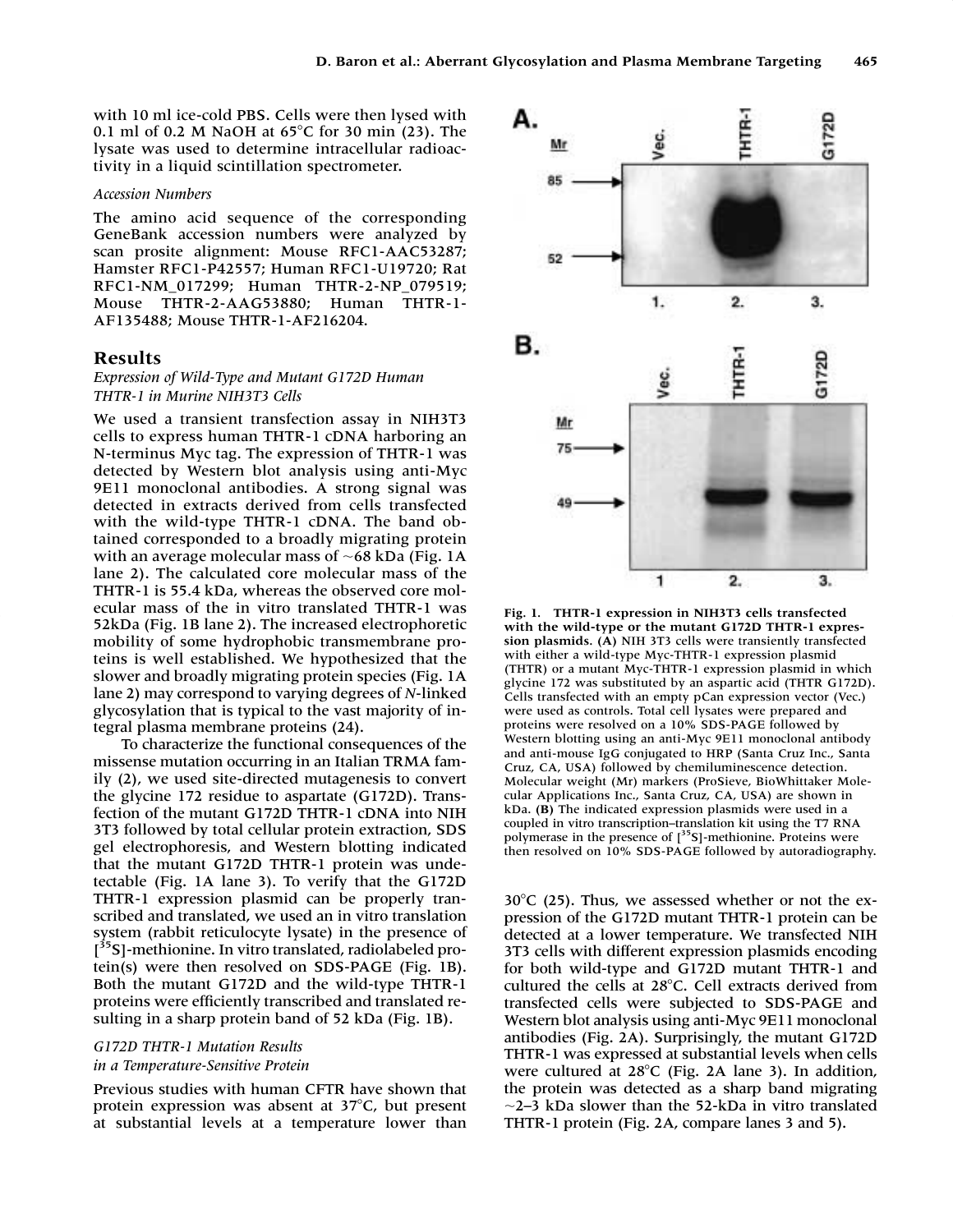

**Fig. 2. THTR-1 protein is** *N***-glycosylated on asparagine 63. (A)** NIH3T3 cells were transfected as described in Figure 1 legend, except that after transfection, cells were incubated at 28°C for 40 hr. Cell lysates were prepared and proteins were resolved on a 10% SDS-PAGE and THTR-1 expression was followed as described in Figure 1. Where indicated, cells were treated with tunicamycin (10 µg/ml) for 24 hr prior to cell harvesting. [S<sup>35</sup>]-methionine-labeled THTR-1 G172D in vitro translated protein product (G172D IVT) represents the migration of the core THTR-1 protein with no posttranslational modifications (lane 5). **(B)** Cell lysates (50  $\mu$ g protein) derived from THTR-1–transfected cells either with the wild-type (THTR) or mutant G172D THTR-1 expression plasmids, as indicated, was incubated for 45 min at 37°C in the absence (+buffer) or presence of 2000 units of PNGase F (+PNGase F). Following PNGase F treatment, SDS-sample buffer was added and the extract was subjected to 10% SDS-PAGE followed by Western blotting. In vitro translated product (G172D IVT) represents the migration of the core unglycosylated THTR-1 protein (lane 7). **(C).** NIH3T3 cells were transfected with different expression plasmids encoding for wild-type THTR-1 and the indicated mutants. Transfected cells were grown at either 37<sup>°</sup>C (lanes 1–3) or 28<sup>°</sup>C (lanes 4–6) and proteins from in vitro THTR-1 translated product (lane 7) were separated by SDS-PAGE followed by Western blotting with anti-Myc 9E11 monoclonal antibody. **(D)** Swiss 3T3 cells were transfected with different expression plasmids encoding for wild-type THTR-1 and the indicated mutants grown at 28°C. Cell lysate and Western blotting were performed as described in **(A)**.

## *The Mutant G172D THTR-1 Is Incompletely N-Glycosylated*

To test whether or not the slightly slower migration of the G172D THTR-1 mutant is due to an incomplete *N-*glycosylation, we treated THTR-1 cDNA-transfected NIH3T3 cells with 10  $\mu$ g/ml tunicamycin, an established inhibitor of *N-*linked glycosylation. Cell extracts derived from the wild-type THTR-1–transfected cells treated with tunicamycin exhibited an identical migration pattern as compared with the in vitro translated 52-kDa THTR-1 protein (Fig. 2A, compare lane 2 with lane 5). Similarly, cell extracts derived from the mutant G172D THTR-1–transfected cells treated with tunicamycin also exhibited an identical migration pattern of 52 kDa as observed with the wild-type

unglycosylated protein (Fig. 2A, compare lanes 2 and 4), as obtained with the in vitro translated wild-type THTR-1 (Fig. 1B) and mutant G172D THTR-1 cDNA (Fig. 1B and Fig. 2A). These results suggest that the mature wild-type THTR-1 protein undergoes a complete *N*-glycosylation that adds  $\sim$  16 kDa to its molecular mass, whereas the mutant G172D gains only 2–3 kDa. To assess whether *N*-glycosylation is the only post-translational modification responsible for the markedly decreased migration of the transfected THTR-1 protein, we used peptide *N-*glycosidase F (PNGase F). PNGase F cleaves the covalent bond between the innermost *N-*acetyl-D-glucosamine and the acceptor asparagine residue, thereby resulting in the complete removal of the *N-*glycan from glycosylated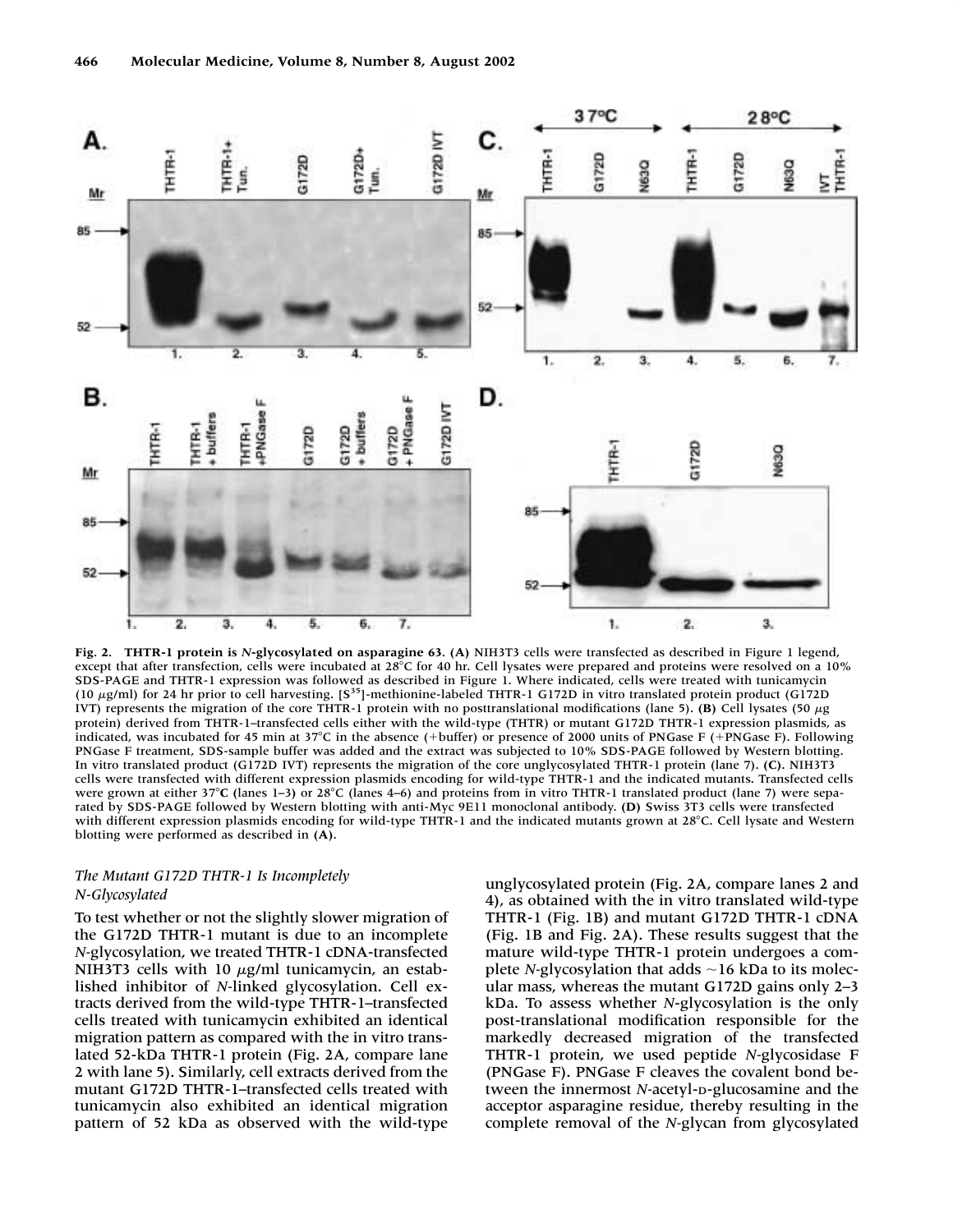proteins. Total cell extract derived from transfected cells treated with PNGase F exhibited a complete removal of the carbohydrate, resulting in a sharp 52-kDa protein band with an identical electrophoretic migration for both the core wild-type THTR-1 protein and the in vitro translated mutant G172D THTR-1 protein (Fig. 2 B). These results strongly suggest that the slower migration of the mature wild-type THTR-1 protein is due to *N-*glycosylation and that the mutant G172D THTR-1 undergoes only the initial stage of glycosylation.

Human THTR-1 and THTR-2 contain a conserved *N*-linked glycosylation site (Asn-X-Ser/Thr) at asparagine 63 (6) (Table 1A). In order to directly asses whether *N*-glycosylation of the acceptor asparagine 63 is the post-translational modification leading to the slower electrophoretic mobility of the wildtype and G172D mutant THTR-1 proteins, we used

| А.        | Table 1. Sequence comparison of various members of the solute carrier family |                  |                         |                             |                            |
|-----------|------------------------------------------------------------------------------|------------------|-------------------------|-----------------------------|----------------------------|
|           | THTR-1<br>N-glycosylation<br><b>Consensus Site</b>                           | Family<br>Member | a.a.<br><b>Position</b> | N-glycosylation<br>Sequence | Domain                     |
|           | $N63(63-65)$                                                                 | hTHTR-1          | 59-70                   | <b>GPDKNLTEREVF</b>         | Extracellular loop 2 (EL2) |
|           |                                                                              | mTHTR-1          | $59 - 70$               | <b>GPDKNLTERQVY</b>         |                            |
|           |                                                                              | hTHTR-2          | $41 - 52$               | <b>GPDKNLTSAEIT</b>         |                            |
|           |                                                                              | mTHTR-2          | $42 - 53$               | <b>EPSKNLTSPEMT</b>         |                            |
|           |                                                                              | haRFC1           | $52 - 63$               | LLQQNFTIEQVT                |                            |
|           |                                                                              | hRFC1            | $54 - 65$               | <b>GPDKNFTREQVT</b>         |                            |
|           |                                                                              | mRFC1            | $52 - 63$               | LLERKFTKEQVT                |                            |
|           |                                                                              | $rRFC-1$         | $52 - 63$               | <b>LLERNFTKEQVT</b>         |                            |
|           | N314 (314-316)                                                               | hTHTR-1          | $311 - 322$             | QVVNNYTQGLWE                | Transmembrane              |
|           |                                                                              | mTHTR-1          | 311-322                 | <b>FQVVNYAQGLWE</b>         | domain 7 (TMD7)            |
|           |                                                                              | hTHTR-2          | 293-304                 | NQVLNYVQILWD                |                            |
|           |                                                                              | mTHTR-2          | 287-298                 | NQILNYVQVLWE                |                            |
|           |                                                                              | haRFC1           | 284-295                 | <b>YLIVYYVHVLWS</b>         |                            |
|           |                                                                              | hRFC1            | $282 - 293$             | YLVVYYVHILWN                |                            |
|           |                                                                              | $m$ RFC1         | $282 - 293$             | YLITYYVHVLWR                |                            |
|           |                                                                              | $rRFC-1$         | 285-296                 | YLITYYVHVLWL                |                            |
|           | N413 (413-415)                                                               | hTHTR-1          | 410-421                 | <b>QIAANLSMERYA</b>         | Transmembrane              |
|           |                                                                              | mTHTR-1          | 411-422                 | <b>QIAANLSMERYA</b>         | domain 10 (TMD10)          |
|           |                                                                              | hTHTR-2          | 393-404                 | <b>QIAVNLNVERYA</b>         |                            |
|           |                                                                              | mTHTR-2          | 387-398                 | <b>QIAVNLSLERYA</b>         |                            |
|           |                                                                              | haRFC1           | 386-397                 | QIASSLSKELCA                |                            |
|           |                                                                              | hRFC1            | 386-397                 | QIASSLSKELCA                |                            |
|           |                                                                              | mRFC1            | 379-390                 | <b>OIASSLSKELCA</b>         |                            |
|           |                                                                              | $rRFC-1$         | 379-390                 | QIASSLSKELCA                |                            |
|           |                                                                              | Family           | a.a.                    |                             |                            |
| <b>B.</b> |                                                                              | Member           | <b>Position</b>         | TMD5                        |                            |
|           |                                                                              | hTHTR-1          | $165 - 186$             | TLVGFTVGSVLGQILVSVAGWS      |                            |
|           |                                                                              | mTHTR-1          | $165 - 186$             | TLVGFTVGSVLGGILVSVVGWS      |                            |
|           |                                                                              | hTHTR-2          | $147 - 168$             | TLAAYTAGSVLAQLLVSLANMS      |                            |
|           |                                                                              | mTHTR-2          | 148-169                 | TLVAYTAGSVLAQLLVSLTNLP      |                            |
|           |                                                                              | haRFC1           | 158-179                 | VLLGVFTSSVLGQVLWPLEQKS      |                            |
|           |                                                                              | hRFC1            | 159-180                 | VLLGVFTSSVLGQLLVTVGRVS      |                            |
|           |                                                                              | mRFC1            | 158-179                 | VLLGVFISSVLGQALVTVGHIS      |                            |
|           |                                                                              | rRFC1            | 158-179                 | VLLGVFISSVLGQVLVTLGGIS      |                            |
|           |                                                                              |                  |                         |                             |                            |

**(A)** Sequence comparison of the putative THTR-1 *N*-glycosylation consensus sites (Asn-X-Ser/Thr) based on scan prosite analysis with various members of the solute carrier family. The conserved consensus motif (NXT) are indicated by light shading. Transmembrane topology is based on Diaz et al. 1999 [4]. The asparagine 63 and 46 of THTR-1 and THTR-2 respectively are indicated in bold. **(B)** Amino acid alignment of the glycine 172 human THTR-1 vicinity in TMD5 of the various members of the solute carrier family. The conserved glycine 172 and 154 in THTR-1 and THTR-2 respectively are indicated in bold. Light shading indicates the amino acids showing conservation in all members of the solute carrier family.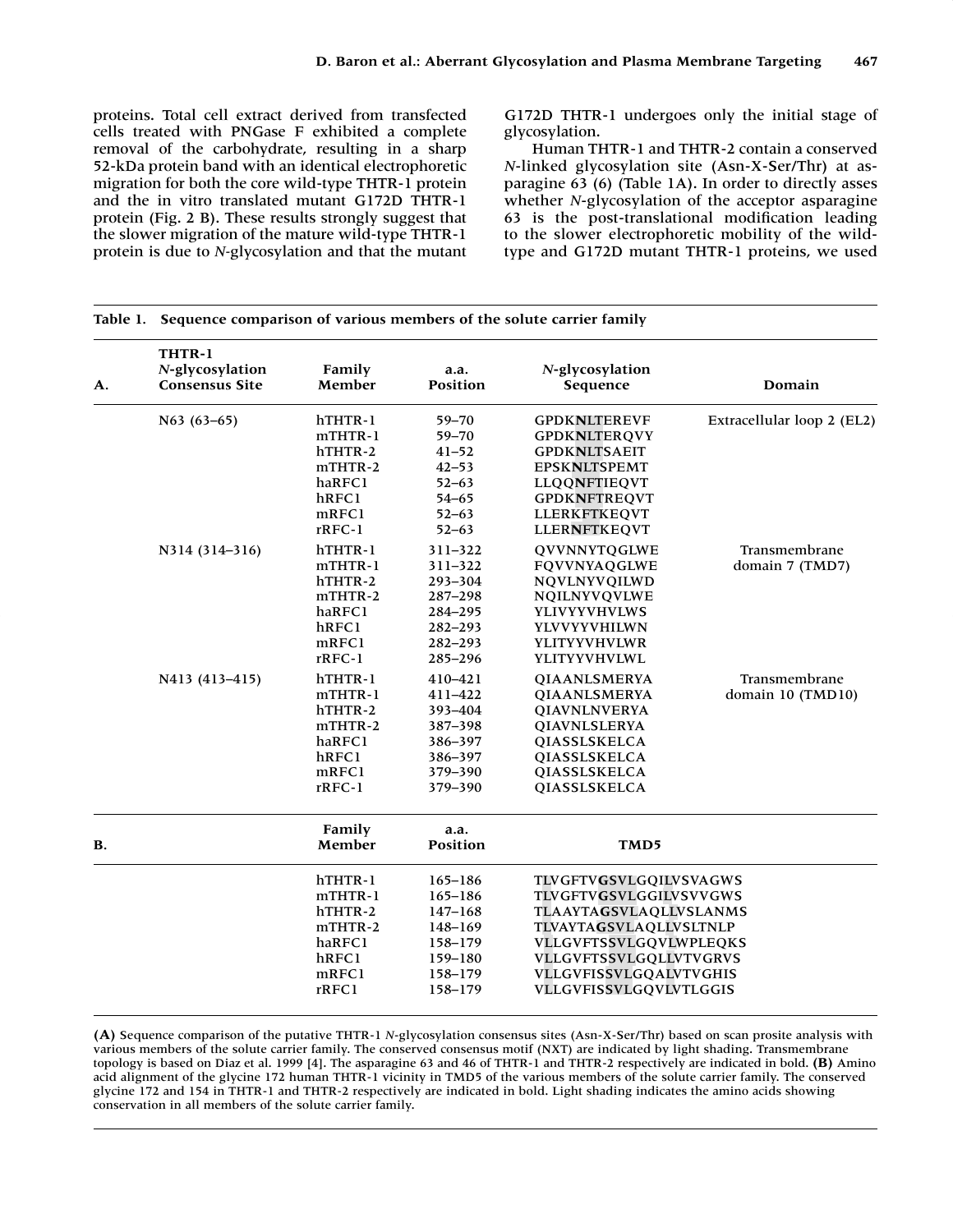site-directed mutagenesis to substitute asparagine 63 with glutamine (N63Q). Cell extract derived from NIH3T3 cells transfected with plasmids encoding for the mutant N63Q THTR-1 was resolved on 10% SDS-PAGE followed by Western blot analysis with anti-myc 9E11 monoclonal antibody (Fig. 2C). Mutant N63O THTR-1 was efficiently expressed both at  $37^{\circ}$ C (Fig. 2C lane 3) and  $28^{\circ}$ C (Fig. 2C lane 6) and exhibited an identical electrophoretic mobility of 52 kDa as compared with both the in vitro translated wild-type and mutant G172D THTR-1 proteins (Fig. 2C). Similar expression pattern of the THTR-1 proteins were observed in the Swiss 3T3 infected cell line (Fig. 2D) as compared with NIH 3T3 cells grown at  $28^{\circ}$ C (Fig. 2C). Hence, these results confirm that the conserved asparagine 63 is indeed the only *N-*glycosylation acceptor site and is therefore responsible for the slower migration of the wild-type THTR-1 protein. These results indicate that the wild-type THTR-1 protein undergoes *N*-glycosylation, whereas the G172D mutant undergoes only the initial stage of glycosylation, presumably forming the high mannose *N*-glycan that adds  $\sim$ 2kDa to the protein electrophoretic mobility (24).

## *Multiple Amino Acid Substitutions of Glycine 172*

To characterize the role of the specific amino acid present at position 172 (i.e., glycine), we used degenerate oligonucleotides to replace glycine 172 by various amino acids. In all amino acid substitutions shown except for isoleucine, the resultant mutant THTR-1 protein was absent at 37°C (data not shown) and was variably expressed at  $28^{\circ}$ C (Fig. 3). Furthermore, substitutions with either threonine or methionine were not detectable at  $37^{\circ}$ C or  $28^{\circ}$ C (Fig. 3). All the other amino acid substitutions resulted in both low expression levels and incomplete glycosylation as compared with the wild-type THTR-1 protein (Fig. 3). Similar to the G172D sub-

stitution, the initial stage of *N*-glycosylation occurred in all the G172 substitutions (excluding Thr and Met), resulting in a slight decrease in the electrophoretic mobility of the THTR-1 protein (Fig. 3).

Interestingly, the inability to undergo a complete *N*-glycosylation, as compared with the wild-type THTR-1 protein, was independent of the specific amino acid side chain introduced; both negatively charged residues such as glutamate and positively charged amino acids like lysine, resulted in a similar pattern of expression and partial *N*-glycosylation. Moreover, even conservative substitutions such as alanine and valine exhibited a mutant phenotype with incomplete glycosylation. Only isoleucine substitution exhibited a low level of an apparently fully glycosylated THTR-1 protein (Fig. 3 lane 8).

Glycine 172 is located in the middle of putative transmembrane domain number 5 (TMD5) of the human THTR-1 (12). This glycine residue is absolutely conserved in human and mouse THTR-1 and THTR-2 (Table 1B). Thus, it is conceivable that the  $\alpha$ -helical structure of putative TMD5 is highly conserved such that even small changes in bulk and net charge may disrupt its correct folding, leading to rapid degradation.

#### *THTR-1 Membrane Localization*

Western blot analysis with cell extracts derived from Swiss 3T3 cells transfected with expression plasmids encoding for either the wild-type or the mutant G172D THTR-1, exhibit identical expression patterns as compared with NIH3T3 cells (Fig. 2D). To determine whether *N*-glycosylation plays a role in the plasma membrane localization of THTR-1, we performed immunofluorescence analysis with transfected Swiss 3T3 cells. Swiss 3T3 cells are larger in size and exhibit distinct cell morphology as compared with NIH 3T3 cells. Cells were cotransfected with both THTR-1 and green fluorescent protein (GFP) expression plasmids (Fig. 4).



Fig. 3. Multiple amino acid substitutions of the THTR-1 at position 172. NIH3T3 cells were transfected with pCan expression plasmids encoding for THTR-1 mutants as indicated by the three-letter code amino acid substitutions at residue 172. Proteins from cell lysates were resolved on a 10% SDS-PAGE followed by Western blotting with anti-myc 9E11 monoclonal antibody and antimouse IgG conjugated to HRP (Santa Cruz Inc.) followed by chemiluminescence detection.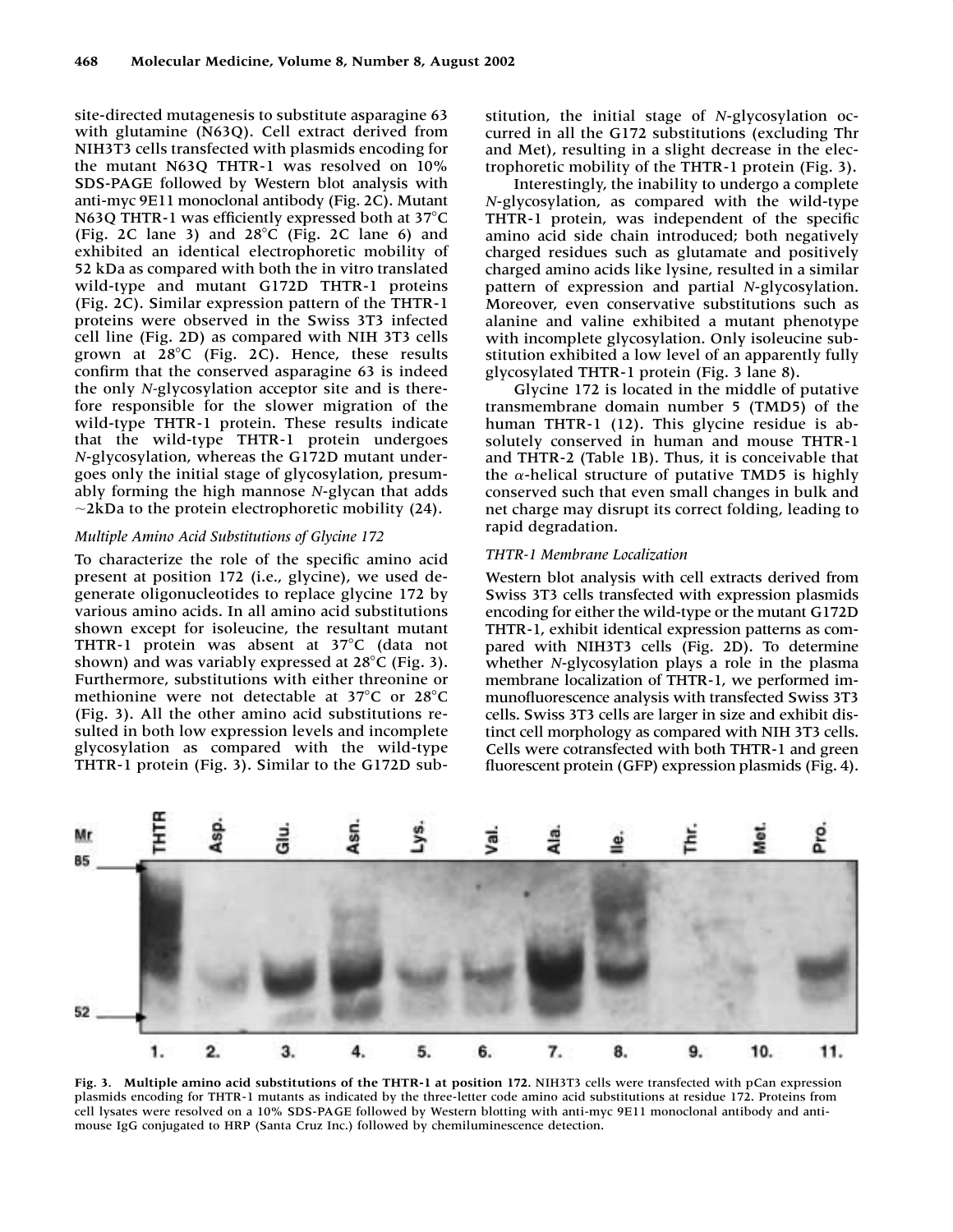

**Fig. 4. Cellular localization of wild-type THTR-1 and mutant G172D THTR-1.** Swiss 3T3 cells were cotransfected with GFP expression plasmid either with the Myc-THTR-1 expression plasmids as indicated, or with the pcDNA-RFC-HA expression plasmid. Cells were treated (where indicated) with 10 µg/ml tunicamycin for 24 hr prior to cell fixation and staining with anti-Myc 9E11 monoclonal antibody for myc-THTR-1 or anti-HA monoclonal antibody 12CA5 for RFC-HA and secondary goat anti-mouse CY3 antibody. Cells were then analyzed using confocal microscopy. The localization of GFP alone (green, panel A) or CY3-conjugated goat antimouse antibody staining alone (red, panel B) and costaining (yellow, panel C) is shown. Yellow stain indicates colocalization. Cell transfections and treatments are as indicated: Wild-type THTR-1 (THTR), mutant G172D THTR-1 (G172D), and RFC-HA (RFC) either untreated or tunicamycin (10  $\mu$ g/ml) treated cells (+tun.).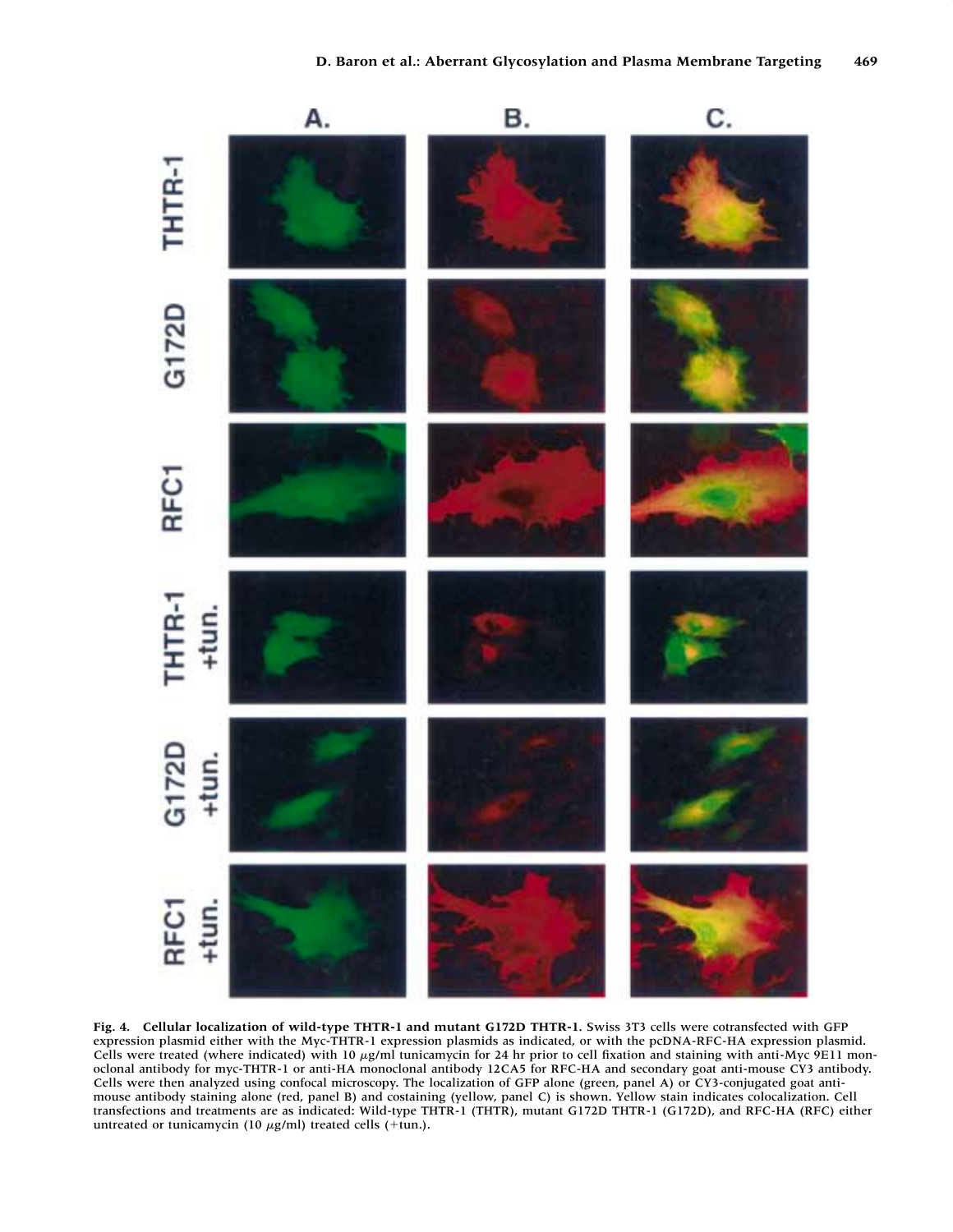The GFP expression plasmid is expected to cosegregate with the THTR-1 expression plasmid and therefore, cells displaying green fluorescence served in the identification of THTR-1 expressing cells (Fig. 4, panel A). Due to the lack of expression and staining of the mutant G172D THTR-1 protein at  $37^{\circ}$ C, cells were cultured at 28°C following cell transfection. The staining patterns with either anti-Myc 9E11 monoclonal antibody (THTR-1) or anti-HA 12CA5 monoclonal antibodies (RFC) followed by CY3 conjugated goat anti-mouse IgG are shown in panel B (red fluorescence), and the costaining with both green and red fluorescence is shown in panel C (yellow fluorescence).

Cells transfected with the wild-type THTR-1 exhibit a perinuclear–endoplasmic reticulum (ER), cytoplasmic as well as plasma membrane staining (Fig. 4, THTR-1 A–C). The immunofluorescence analysis performed with the G172D mutant THTR-1 also displayed an ER and cytoplasmic staining, but no staining could be detected at the plasma membrane (Fig. 4 G172D, A–C). Immunofluorescence analysis of cells transfected with the RFC-HA construct (a close relative of THTR-1 protein) with anti-HA antibody revealed an intense RFC staining at the plasma membrane (Fig. 4 RFC, A–C) as previously observed (22).

To test whether the glycosylation per se plays a role in plasma membrane localization of THTR-1, we treated wild-type THTR-1–transfected cells with the well-established *N*-linked glycosylation inhibitor, tunicamycin (10  $\mu$ g/ml) for 24 hr. Tunicamycin treatment resulted in the lack of plasma membrane targeting of THTR-1 and a confined staining pattern to the perinuclear ER membranes (Fig. 4 A-C, THTR- $1 + \text{tun.}$ ). Consistently, the staining of tunicamycin-treated mutant G172D THTR-1– transfected cells also revealed a confined localization of the mutant protein to the ER

compartment (Fig. 4 A–C, G172D  $+$  tun.). These results establish that the *N*-glycosylation of the human THTR-1 is absolutely essential for its targeting to the plasma membrane. Furthermore, the incompletely glycosylated G172D mutant THTR-1 is retained in the ER and is not targeted to the plasma membrane.

In contrast, treatment of RFC-transfected cells with tunicamycin did not interfere with the plasma membrane localization of RFC (Fig.  $4$  A–C, RFC  $+$  tun.).

To examine the role of *N*-glycosylation to THTR-1 plasma membrane localization more directly, we used the mutant N63Q THTR-1, in which asparagine 63 is substituted with glutamine. This mutant exhibits a complete loss of *N*-glycosylation (Fig. 2C). Indeed, the localization of the THTR-1 N63Q is found to be identical to the pattern obtained with either mutant G172D THTR-1– or tunicamycin-treated wild-type THTR-1, thus strongly suggesting the absolute requirement for THTR-1 *N*-glycosylation for its membrane targeting (Fig. 5).

To define more precisely the localization of the unglycosylated THTR-1 wild-type protein (following tunicamycin treatment), cells were costained with a polyclonal antibody directed against  $\beta$ -cop, a Golgi-resident protein (26), together with the anti-myc 9E11 monoclonal antibody followed by secondary antibody-conjugated to CY3 (Fig. 6B, red fluorescence) and CY5 (Fig. 6C, blue fluorescence) anti-rabbit and -mouse, respectively (Fig. 6). This analysis showed that wild-type THTR-1 fluorescence (Fig. 6B) was present in the ER, Golgi, and plasma membrane. In contrast, the  $\beta$ -cop staining (Fig. 6C) was exclusively confined to the Golgi complex. Colocalization of the green (GFP), red (THTR-1), and blue ( $\beta$ -cop) fluorescence for the wild-type THTR-1 revealed a pattern of ER, Golgi, and plasma membrane localization (Fig. 6D).



**Fig. 5. Cellular localization of an** *N***-glycosylation deficient N63Q mutant THTR-1, N63Q. (A)** Swiss 3T3 cells were cotransfected with both GFP and THTR-1 N63Q mutant expression plasmids. Transfected cells were fixed and stained with anti-Myc 9E11 antibodies. The localization of GFP alone (green, panel A) or CY3-conjugated goat anti-mouse antibody staining alone (red, panel B) and costaining (panel C) is shown. Yellow stain indicates colocalization of the green and red fluorescence.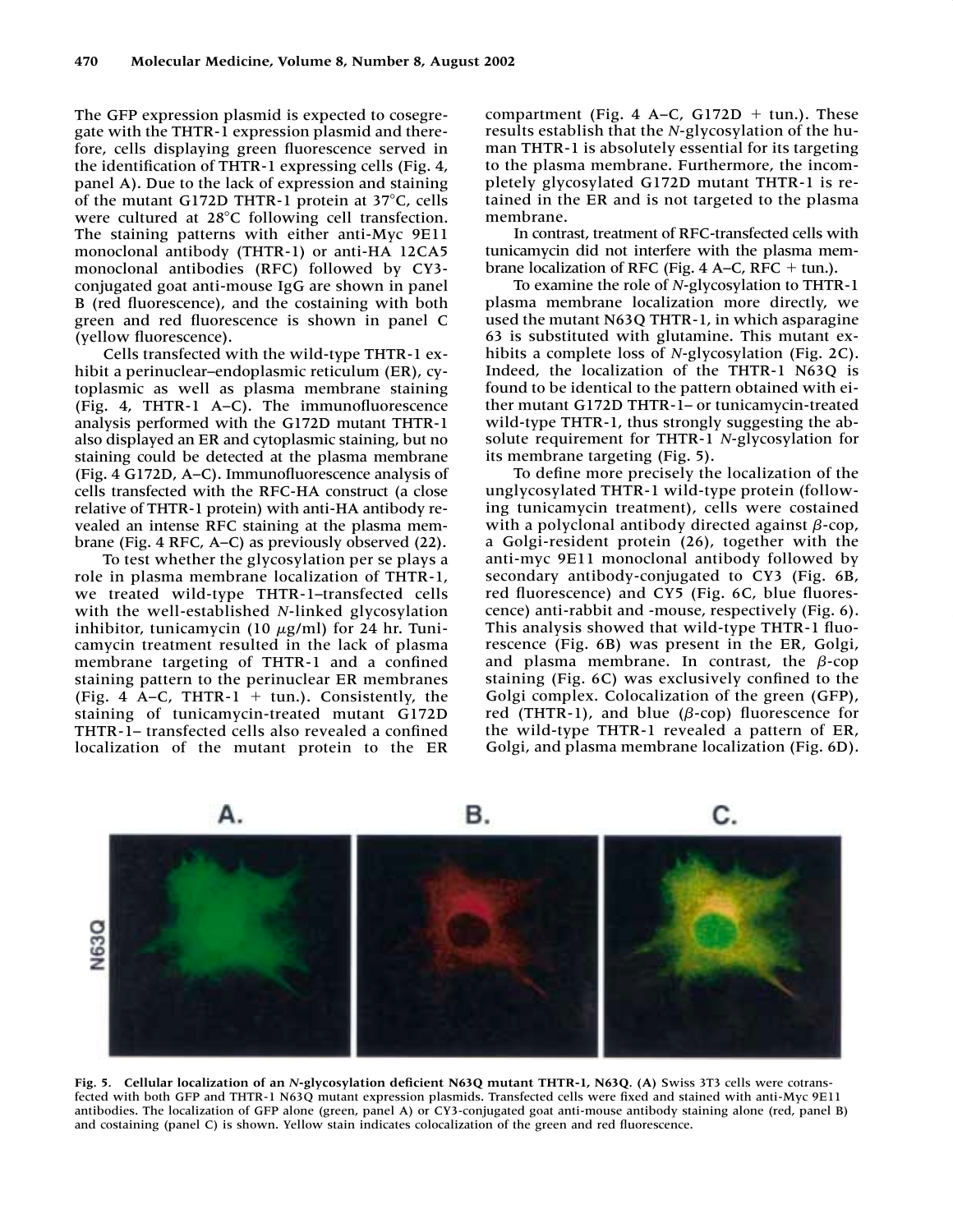

Fig. 6. Cellular colocalization of glycosylated and unglycosylated THTR-1 protein with  $\beta$ -cop protein. Swiss 3T3 cells were cotransfected with GFP expression plasmid, together with THTR-1 wild-type expression plasmid, and either left untreated or treated with tunicamycin (10  $\mu$ g/ml) for 24 hr prior to cell fixation. Cells were stained with anti-myc 9E11 monoclonal antibody and anti- $\beta$ -cop rabbit polyclonal antibody. The following panels are shown: GFP stain (green, panel A), myc-THTR-1 stain using CY3 conjugated goat anti-mouse (red, panel B),  $\beta$ -cop stain using CY5 conjugated goat anti-rabbit (blue, panel C). The white arrow at the top panel in C indicates the staining of the Golgi compartment. The convergence of all three filters is shown in panel D. The white arrows at the bottom panel in D indicate the staining of the Golgi (left) and ER (right) compartments.

In contrast, following tunicamycin treatment, THTR-1 fluorescence was highly confined to the ER with no localization at the plasma membrane (Fig.  $6B$  THTR + Tun.). Furthermore, although  $\beta$ -cop staining was confined to the Golgi complex, colocalization of the green (GFP), red (tunicamycin-treated THTR), and blue fluorescence  $(\beta$  cop) showed a predominant confinement to the ER with very little localization at the Golgi (Fig. 6 panel D). Similar colocalization results were obtained with mutant G172D THTR-1 (data not shown). These results suggest that both the unglycosylated THTR-1 after tunicamycin treatment and the incompletely glycosylated mutant G172D THTR-1 proteins are predominantly retained in the ER and are not translocated to the Golgi and, therefore, fail to be transferred to the plasma membrane.

## *Thiamine Transport in Cells Stably Expressing Wild-Type and Mutant G172D THTR-1*

The thiamine transport function of the wild-type and G172D mutant THTR-1 proteins was examined in Swiss 3T3 cells infected with retroviruses expressing the corresponding proteins. Puromycinresistant cells were selected and thiamine uptake was determined after 20 min of incubation at 37°C as described in (5). Cells expressing wild-type THTR-1 protein displayed a 2-fold higher thiamine

uptake as compared to control Swiss 3T3 cells (Fig. 7). This result indicates the functionality of the THTR-1 protein constructed and that the fusion of the N-terminally myc epitope tag did not impair thiamine transport activity. In addition, these results are in complete agreement with previous reports describing the thiamine uptake of cells transfected with either THTR-1 (5,27) or THTR-2 (6). In contrast, Swiss 3T3 cells expressing the mutant G172D THTR-1 did not have any increase in the uptake of [<sup>3</sup>H]-thiamine. These results further establish the inability of mutant G172D THTR-1–transfected cells to take up thiamine beyond their basal uptake levels.

# **Discussion**

#### *Molecular Basis for Rogers Syndrome*

Patients carrying mutations in the THTR-1 gene suffer from a lack of the vitamin thiamine. This vitamin deficiency can be partially overcome by administration of megadoses of thiamine (28). Similar manifestations of the disease are observed in patients harboring different mutations in the THTR-1 gene. This suggests that either missense or nonsense/frame-shift mutations may result in a similar lack of transporter function (18). Indeed, no THTR-1 protein is detected following expression of the mutant G172D THTR-1 in mouse NIH 3T3 (Fig. 1) and Swiss 3T3 cells (not shown) grown at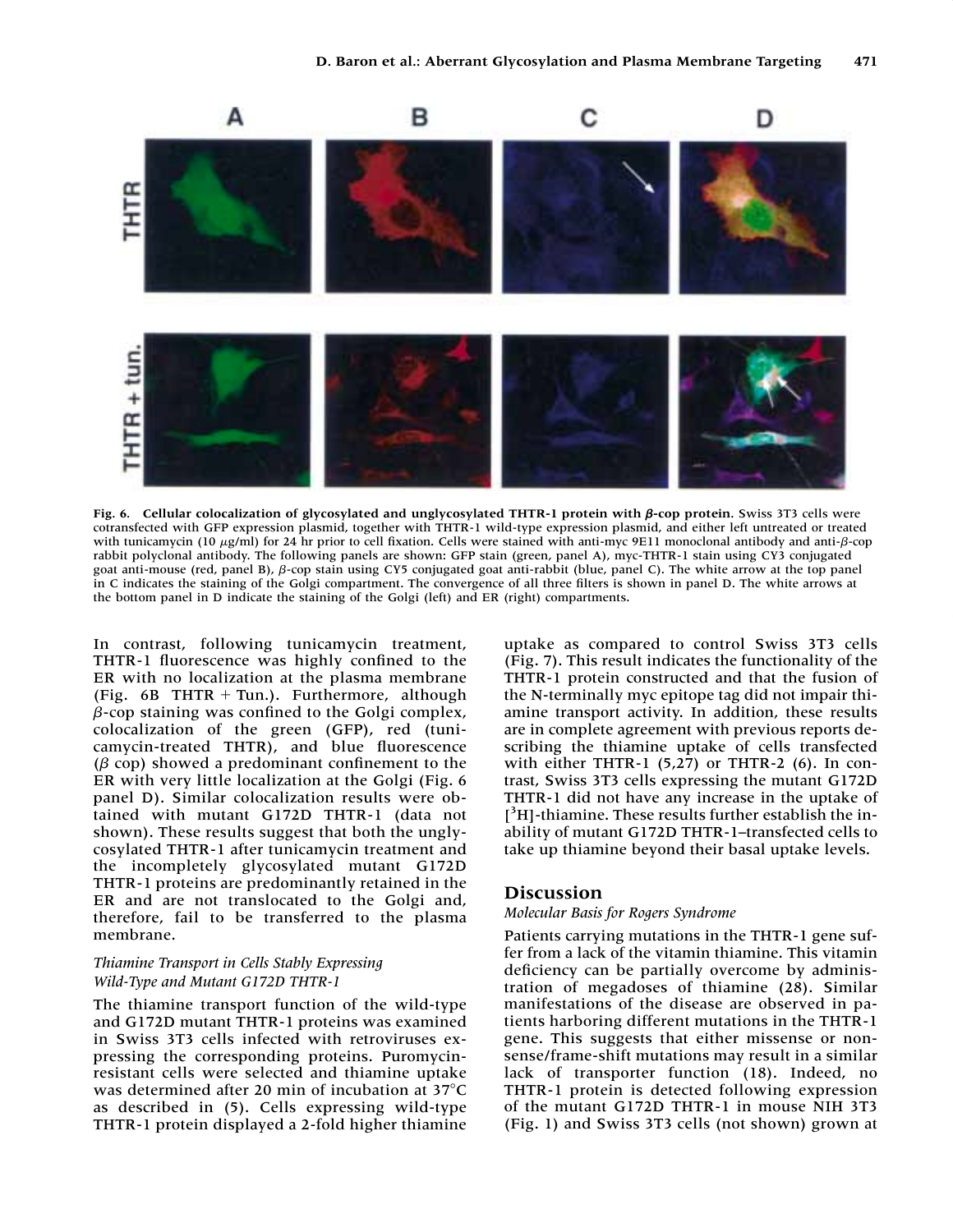

**Fig. 7. [3 H]-Thiamine uptake in Swiss 3T3 cells transfectants expressing the wild-type and mutant G172D THTR-1 proteins.** [ 3 H]-Thiamine uptake was measured in Swiss 3T3 cells ectopically expressing the indicated proteins. Net thiamine uptake was calculated by subtraction of the radioactivity obtained at 37 $\degree$ C with that observed at 4 $\degree$ C. Net thiamine uptake in parental Swiss 3T3 cells was determined as 100%, whereas wild-type and G172D mutant THTR-1 expressing cells were calculated relatively. The 100% thiamine uptake of Swiss 3T3 cells corresponds to an average of 192 pmols/10<sup>6</sup> cells/20 min. Results shown represent the average and standard error of the mean derived from three independent experiments. The cells were incubated with  $[3H]$ -thiamine for 20 min in a transport buffer at pH 7.9 as described in materials and methods.

37 $\degree$ C. In contrast, at a lower temperature (28 $\degree$ C), the mutant G172D protein is found at detectable levels and could be used for further biochemical and functional analysis. The molecular mechanism underlying the accumulation of the protein at the lower temperature is not known. One possibility may be that, at  $28^{\circ}$ C, the protein is less amenable to degradation.

#### *Intracellular Trafficking*

Although at the permissive temperature the mutant G172D THTR-1 protein is expressed at lower but detectable levels as compared with the wild-type THTR-1 protein, the mutant G172D protein fails to undergo a complete posttranslational modification reflected in the lack of a complete *N*-linked glycosylation. The failure to undergo a complete glycosylation was accompanied by the inability to target the protein to the plasma membrane. Similarly, the use of tunicamycin to block *N*-linked glycosylation resulted in the retention of the wild-type THTR-1 protein in the ER and lack of its targeting to the plasma membrane. More directly, disruption of the *N-*glycosylation consensus site within THTR-1 by site-directed mutagenesis, strongly indicates the absolute *N*-glycosylation requirement of THTR-1 for its proper plasma membrane localization. This is in contradistinction to the results observed with another close member of the solute carrier family, the human RFC1, that does not require glycosylation for its plasma membrane localization (Fig. 4) (22). This is in accord with the fact that the mouse RFC does not contain any

consensus *N-*glycosylation site (Table 1A) but nevertheless, is efficiently targeted to the plasma membrane (22). RFC is one of the exceptions to the rule; for the vast majority of the integral plasma membrane proteins, glycosylation was found to be absolutely crucial for their proper plasma membrane localization (24). In THTR-1, asparagine-63 is the acceptor for the *N*-glycan part and is conserved across species as opposed to asparagine 314 and 413 that are not conserved among different species (Table 1). In addition, these sites are located within the putative transmembrane domains 7 and 10, respectively, and presumably are not accessible for *N*-glycosylation. This strongly indicates the crucial role of asparagine 63 for THTR-1 *N*-glycosylation. Based on this analysis (Table 1A), one could predict that the third member of the solute carrier family, THTR-2, may also require an *N*-linked glycosylation for proper plasma membrane targeting.

Within the chloride  $(Cl^-)$  conductance regulator (CFTR) deletion of phenylalanine 508 is the most common mutation found in cystic fibrosis. This mutation results in the expression of a nonfunctional protein. However, when cells are grown at a lower temperature  $(28^{\circ}C)$ , channel activity measured as  $Cl^-$  conductance is restored (25). In CFTR, the glycosylation per se does not affect localization or function but rather serves as a marker for protein processing (25), whereas in the THTR-1 protein, we demonstrate that *N*-linked glycosylation is absolutely required for the plasma membrane localization.

#### *Protein Folding Quality Control Mechanism*

It is well established that the ER possesses a quality control system scrutinizing the proper folding of newly synthesized proteins. This mechanism prevents mutant and/or misfolded proteins from undergoing further processing and trafficking. Consequently, the unmodified proteins would either accumulate in the ER and be degraded therein, or would be translocated out of the ER to lysosomes, in which they undergo degradation (29,30). A similar complex quality control process was found for the CFTR protein (31). Thus, the G172D mutation predicted to reside within putative TMD5 of the THTR-1 is likely to lead to a misfolded protein, consequently resulting in the lack of complete *N*-linked glycosylation leading to the lack of targeting to the plasma membrane. Even at the lower temperature, the mutant protein fails to be properly glycosylated. Conversely, the expression of the multidrug resistant transporter, P-glycoprotein, at lower temperatures results in the complete processing of the mutant protein (32).

One possible mechanism for the quality control process could be either by direct or indirect recognition of protein chaperons such as hsp70 and calnexin (33). Indeed, calnexin was found to be involved in the processing of CFTR and P-glycoprotein, and thus takes an active part in the quality control process. Calnexin was found to be associated with both wild-type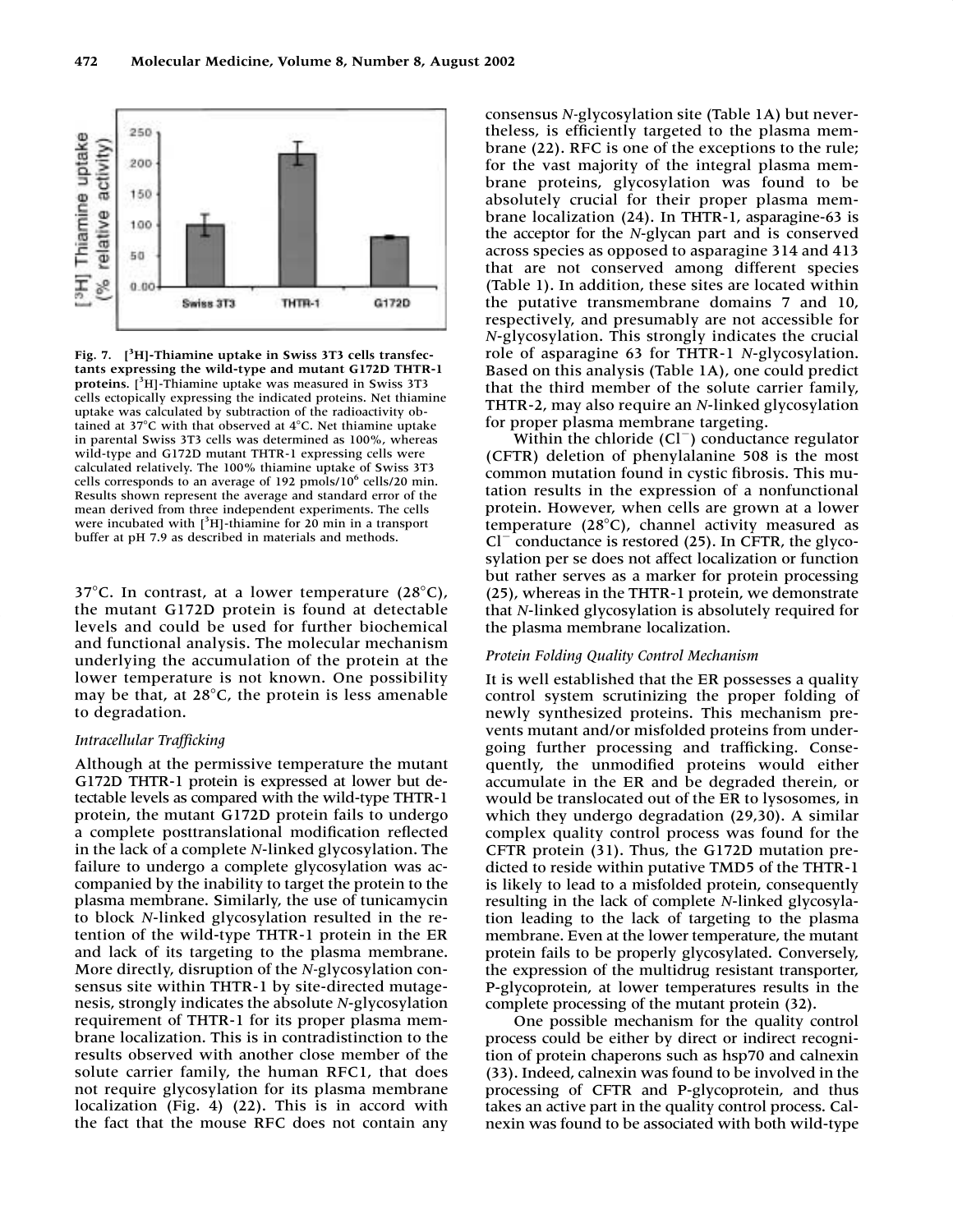and mutant unprocessed proteins in the ER, but only the mature, fully processed proteins were able to escape from this association and exit the ER (32,33).

The initial step in of *N*-glycosylation is the attachment of glucose-mannose-*N*-acetylglucosamine oligosaccharide to the acceptor asparagine residue. This process occurs at the lumen of the ER and is independent of protein folding (24). Consistently, the mutant G172D THTR-1 protein appears to undergo the initial step of *N*-glycosylation in which presumably, the high mannose oligosaccharide ( $\sim$ 2 kDa) is attached to asparagine 63. This is supported by several lines of evidence: (a) mutant G172D THTR-1 protein gains only  $\sim$ 2 kDa. (b) Upon SDS-PAGE, this oligosaccharide can be cleaved enzymatically with *N*-glycosidase F (PNGase F). (c) the established *N*-glycosylation inhibitor, tunicamycin, abolishes THTR-1 glycosylation. (d) substitution of asparagine 63 by glutamine disrupts the *N*-linked glycosylation. The final step of glycosylation takes place en route during the translocation of the glycoprotein from the ER to the Golgi apparatus to its final destination, the plasma membrane. This process is absolutely dependent on prior acquisition of proper folding. Whereas the mutant G172D THTR-1 protein is not completely glycosylated, we propose that it is not properly folded, and therefore is unable to escape the ER and is consequently subjected to degradation.

Kyte–Doolitle hydropathy analysis of the glycine residue at position 172 is predicted to reside within putative TMD5 of THTR-1 (4). THTR-1 TMD5 is highly conserved with THTR-2 but to lesser extent with RFC (Table 1B). Indeed, we found that this position is very sensitive to amino acid substitutions; almost any amino acid change resulted in defective post-translational processing. This may indicate that this hydrophobic  $\alpha$ -helical region is highly structured, and even conservative substitutions such as alanine or valine may lead to a strong perturbation in the proper folding of this transmembrane domain. Although Gly172Ile exhibited partially glycosylated THTR-1, the absolute levels were very low when compared to the parental THTR-1 transporter. Consequently, immunofluorescence studies failed to detect Gly172Ile in the plasma membrane.

An apparently fully glycosylated mature wildtype THTR-1 protein could be observed at  $28^{\circ}$ C, albeit to a much lesser extent compared to the wild-type THTR-1 at  $37^{\circ}$ C. Inactivating mutations of many transporters frequently occur at various transmembrane domains, for example, in the human (34), mouse RFC1 (35), and P-glycoprotein (32). The THTR-1 missense mutations G172D and S143F are predicted to reside in putative TMD5 and TMD4, respectively, whereas the missense mutant D93H THTR-1 maps to putative intracellular loop 2 connecting putative TMD2 and TMD3 (4,12). Preliminary analysis of the latter mutation suggests that the molecular basis for Rogers syndrome in this D93H TRMA patient is not associated with the lack of plasma membrane targeting but a functional defect in thiamine transport (Baron, D., Assaraf, Y.G., Aronheim A., unpublished data).

Previous studies have demonstrated the lack of thiamine transport in TRMA patients (10). In view of our results, TRMA patients carrying the G172D mutation cannot exhibit active thiamine transport due to the fact that the mutant G172D THTR-1 protein is absent from the plasma membrane. Indeed, we find that Swiss 3T3 transfectant expressing G172D mutant THTR-1 protein display comparable thiamine uptake with the basal uptake of the parental cells, whereas wild-type expressing cells exhibit a 2-fold increase in thiamine uptake. Even at lower temperature, where the G172D mutant THTR-1 protein is expressed, thiamine uptake is not expected to occur because the protein is not glycosylated and therefore is not localized to the plasma membrane.

In summary, our findings provide the first molecular basis for the lack of thiamine transport in TRMA patients harboring the G172D mutation. Characterization of the molecular and functional basis of different THTR-1 missense mutations should provide important insights in the understanding of the structure–function relationships of THTR-1 as well as other members of the solute carrier family.

# **Acknowledgments**

We wish to thank Drs Y. C. Broder and O. Shenkar for technical assistance with cell staining and confocal microscopy, respectively; Ms. A. Cohen for technical assistance; Dr G. Spira for the use of laboratory equipment; Drs V. Labay and D. Kornizer for fruitful suggestions; and Dr L. H. Matherly for the human RFC-HA expression plasmid.

This work was partially supported by the Israeli Academy of Sciences and Juvenile Diabetes International Foundation to N. C. and by Technion internal grants to A. A.

# **References**

- 1. Rindi G, Laforenza U. (2000) Thiamine intestinal transport and related issues: recent aspects. *Proc. Soc. Exp. Biol. Med.* **224:** 246–255.
- 2. Labay V, Raz T, Baron D, et al. (1999)Mutations in SLC19A2 cause thiamine-responsive megaloblastic anemia associated with diabetes mellitus and deafness. *Nat. Genet.* **22:** 300–304.
- 3. Fleming JC, Tartaglini E, Steinkamp MP, Schorderet DF, Cohen N, Neufeld EJ. (1999) The gene mutated in thiamineresponsive anemia with diabetes and deafness (TRMA) encodes a functional thiamine transporter. *Nat. Genet.* **22:** 305–308.
- 4. Diaz GA, Banikazemi M, Oishi K, Desnick RJ, Gelb DB. (1999) Mutations in a new gene encoding a thiamine transporter cause thiamine-responsive megaloblastic anemia syndrome. *Nat. Genet.* **22:** 309–312.
- 5. Dutta B, Huang W, Molero M, et al. (1999) Cloning of the human thiamine transporter, a member of the folate transporter family. *J. Biol. Chem.* **274:** 31925–31929.